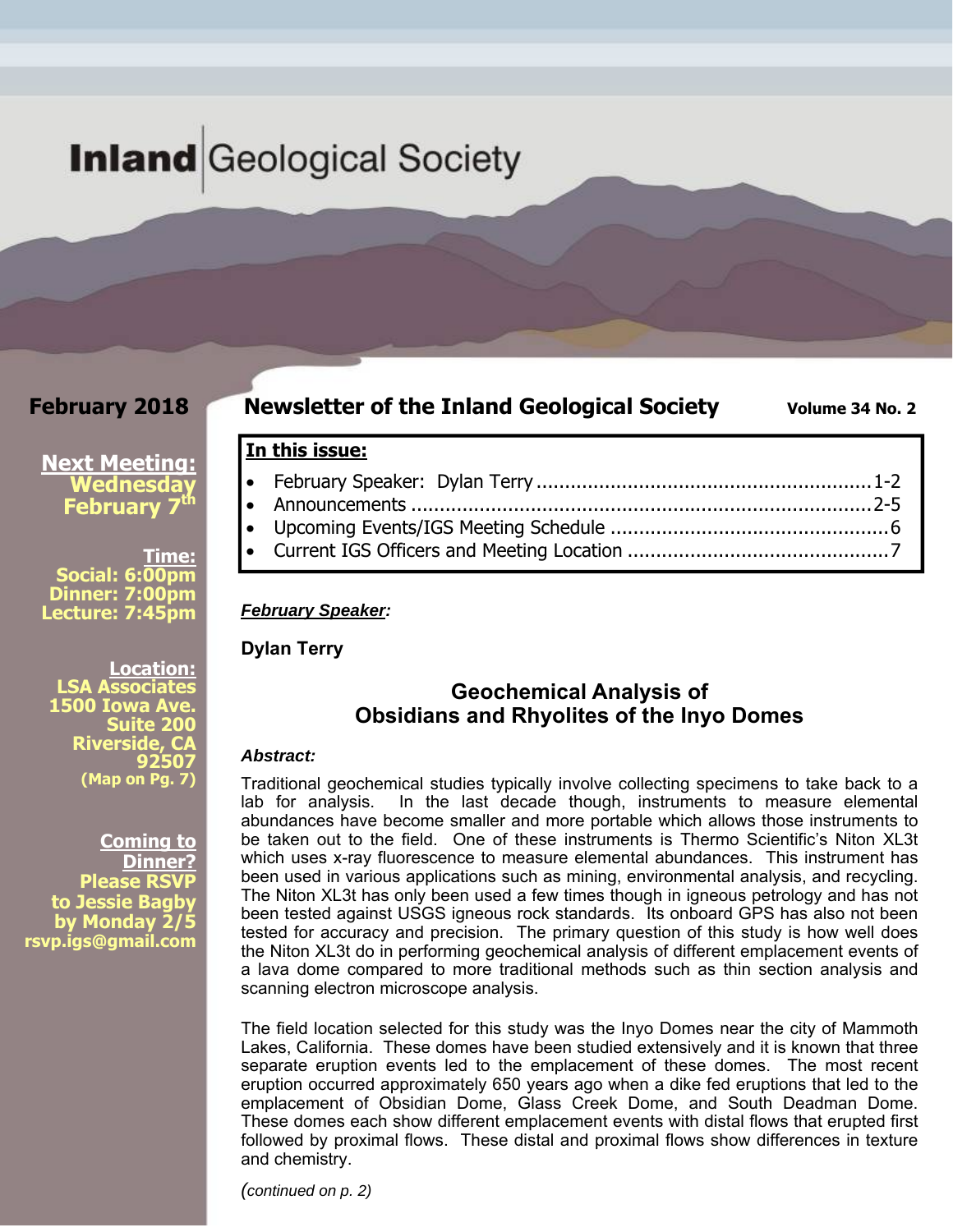*(continued from p. 1)* 

Before taking it into the field, the accuracy and precision of the Niton XL3t's detector along with the onboard GPS were tested. To test the onboard GPS, the Niton XL3t was taken to three different local surveyed benchmarks where it measured its position. From these data, the accuracy of the onboard GPS was found to be between 3.9 and 0.44 meters. The precision of the GPS was measured to be between 1.3 and 3.31 meters. The Niton XL3t was then used to scan USGS felsic igneous rock standards. Calibration curves were input into the instrument after initial scans and then the standards were rescanned. From these data, it was found that the following elements were detected within acceptable limits: Ca, Fe, Nb, Rb, Sr, Zn, and Zr.

Approximately 100 hand specimens were collected in the field and their locations noted. These specimens covered the different emplacement events at the five domes of the Inyo Domes chain. The specimens were processed to produce thin sections and powder specimens back in the lab. The Niton XL3t was then used to scan the hand specimens along with the powder specimens. From these data, maps were generated showing the elemental concentrations at locations where specimens were collected.

#### *Biography:*

Dylan Terry is a graduate student in the Earth and Environmental Sciences program at California State University San Bernardino (CSUSB). His graduate studies mainly focus on mapping the geochemistry of volcanic deposits with his thesis being a study of emplacement events at the Inyo Domes near Mammoth Lakes, California. In addition to his research, Dylan also teaches several geology lectures and labs at CSUSB. In his lectures, Dylan experiments with new teaching methods such as flipping the classroom to improve student engagement as well as students' retention of knowledge. When his mind is not on geology or teaching, Dylan also finds time to meet and do events with the Inland Empire Returned Peace Corps Volunteer Group. And when he needs a mental break, a good place to find him is on a hiking trail admiring the geology and nature at his own pace.

#### *President's Message*

The Inland Geological Society would like to thank Rachel Kolenko for her efforts in serving as our Secretary. Unfortunately for IGS, but fortunately for Rachel, she is now working at Environmental Resources Management (ERM). For those who don't know, ERM is a leading global provider of environmental, health, safety, risk, and social consulting services. Rachel has been busy bouncing between different offices locally and further south, and getting ready for a drilling job in the Imperial Valley. In her words, "Thank you for letting me be Secretary as it definitely helped me with getting a job! If you ever have any students on the fence about holding a position, I can attest it looks really good on a resume!" Thank you, Rachel.

And with that, the Inland Geological Society would like to introduce Jessie Bagby as our new Secretary. I believe she is a Geology major at Cal State San Bernardino (I need to check my facts) and she has graciously volunteered to serve as our Secretary. Thank you, Jessie.

Sincerely,

Greg Johnson

IGS President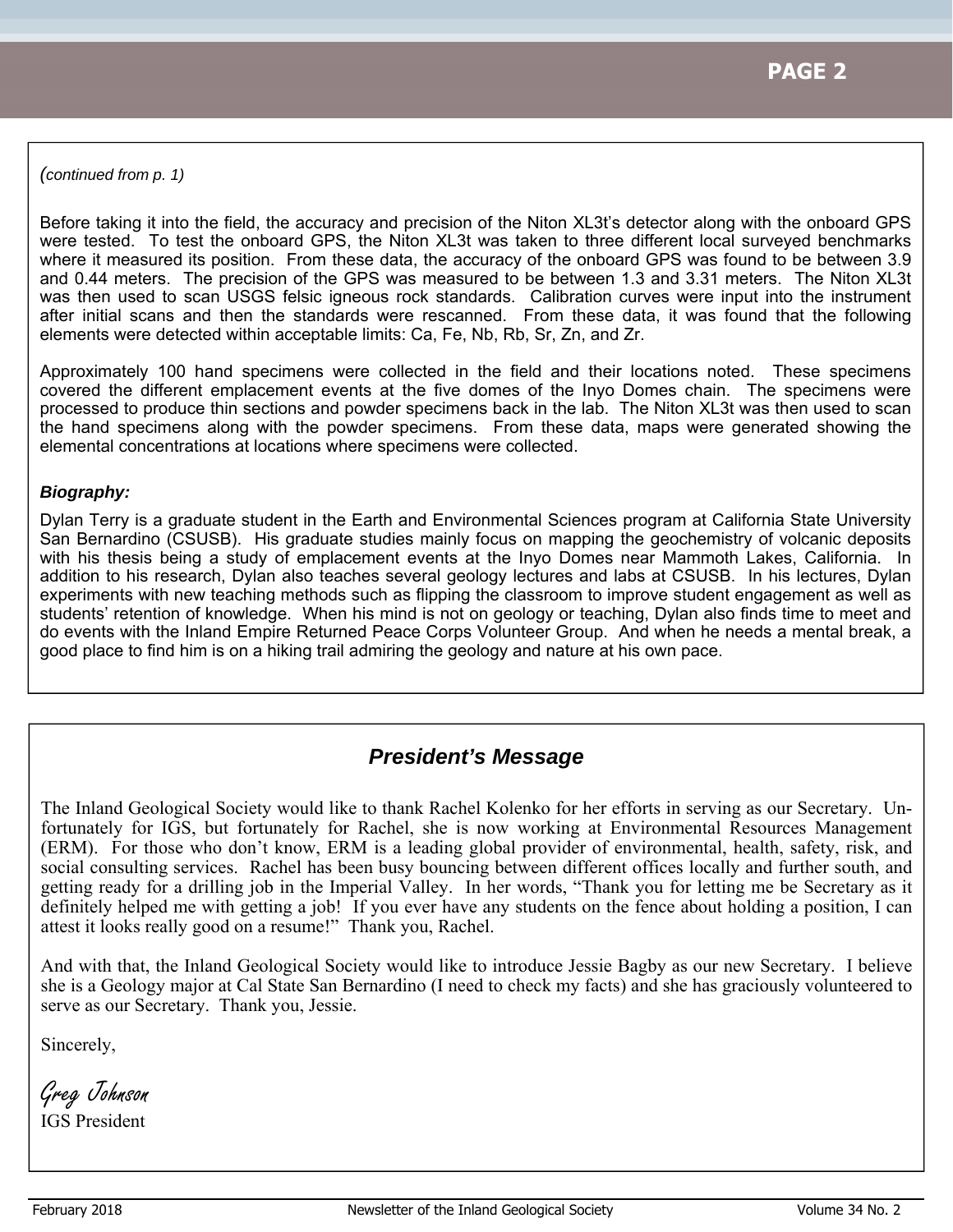#### **Summer Research Experience at the London Mathematical Laboratory**

Applications are now invited from current undergraduate and postgraduate students for the 2018 Summer School at the London Mathematical Laboratory. The summer research experience will run from Monday, July 23, to Friday, August 17, 2018. Successful applicants will carry out a four-week research project under supervision at LML. Travel to and from London, accommodation, and a stipend of £1,000 will be provided. The deadline for applications is Friday, February 23, 2018. Two projects are particularly relevant to students interested in earthquake forecasting, seismic and other natural hazards, and model evaluation: (1) Risk and return: the gambler's approach to evaluating the skill of natural hazard forecasts; and (2) Evaluation of model performance in climate and earthquake hazard prediction.

See full details at http://lml.org.uk/events/summer-school/summer-school-2018.

#### **Information Technology & Earth Science Summer Internship with the Southern California Earthquake Center**

The Southern California Earthquake Center (SCEC) is now accepting applications for Summer 2018 undergraduate research internships. SCEC offers two internship programs, each providing compensation of at least \$6,500. The Undergraduate Studies in Earthquake Information Technology (UseIT) Program challenges teams of undergraduates of diverse backgrounds with real-world earthquake issues that require collaborative, interdisciplinary applications of earth science and information technology (including high performance computing). The Summer Undergraduate Research Experience (SURE) Program pairs undergraduates with SCEC scientists at that researcher's institution or field site. Projects for SURE interns span the spectrum of earthquake science. Applications received by the February 16th priority deadline will be considered in the first round of internship offers.

Learn more and apply at https://www.scec.org/internships.

## **WIM Scholarship Opportunities**

The California Chapter of Women in Mining (WIM) is again partnering with the Southern California Mining Section of the Society of Mining Engineers (SME) to offer six Sager Memorial Scholarships of \$2,000 each. Scholarships are available to female and male California high school students and continuing college students who are pursuing studies in or related to mining, geology, engineering or environmental studies. The deadline for receipt of applications is March 2, 2018. Continuing college students can submit copies of transcripts with the understanding that a stamped original may be requested. In 2017, scholarships were awarded to students at Cal Poly Pomona, Cal State Fullerton, U.C. Santa Barbara, Cal State San Bernardino, and U.C. Berkeley. See complete requirements at http://wimca.org/wp-content/uploads/2018/01/2018-Scholarship-Program.pdf. The application is included on the following page.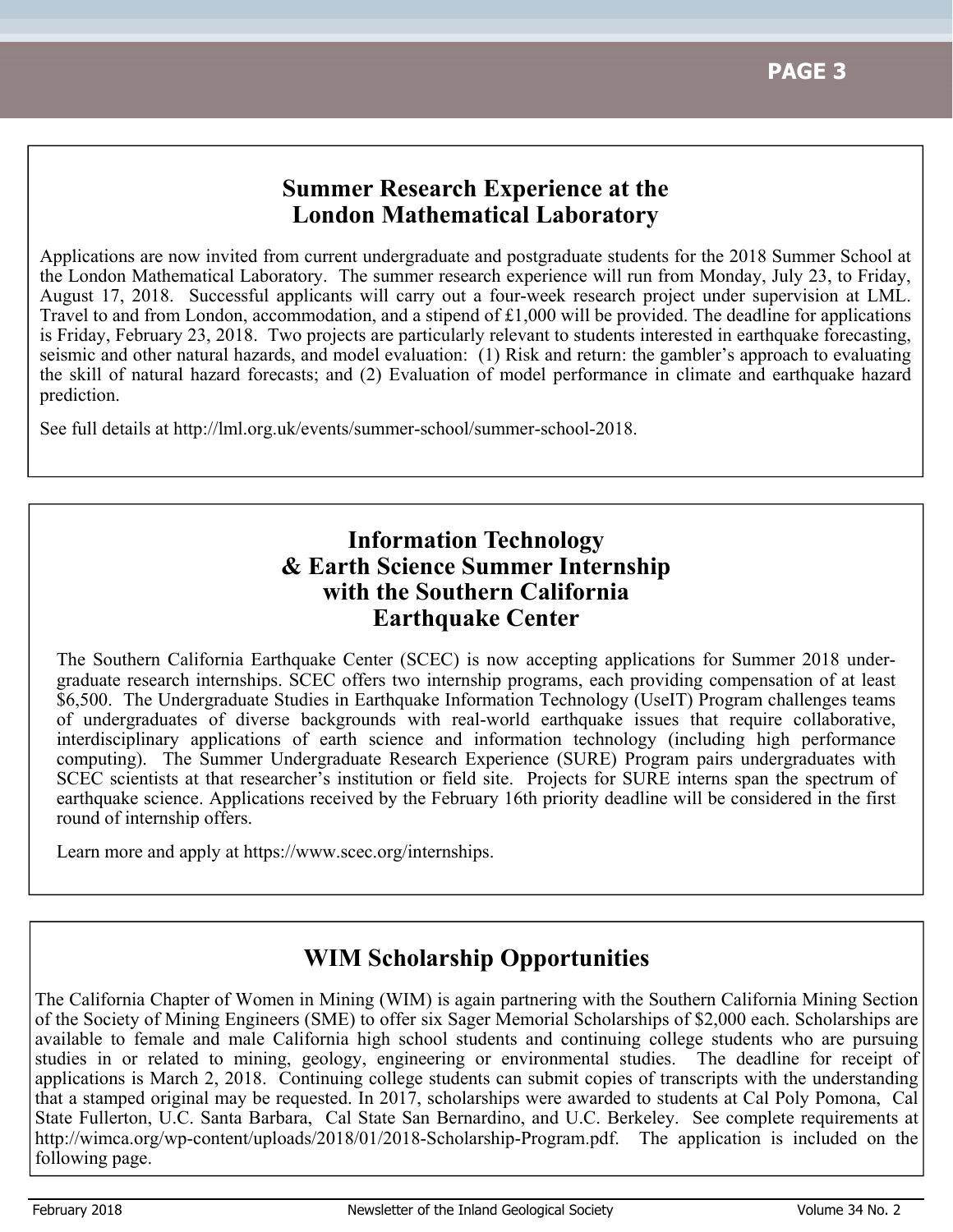**PAGE 4**



## 2018 **CALIFORNIA CHAPTER WOMEN IN MINING SCHOLARSHIP APPLICATION FORM**

Deadline: March 2, 2018

| City:                                           | State: | Zip Code:<br><u>and the company of the company of the company of the company of the company of the company of the company of the company of the company of the company of the company of the company of the company of the company of the com</u> |  |
|-------------------------------------------------|--------|---------------------------------------------------------------------------------------------------------------------------------------------------------------------------------------------------------------------------------------------------|--|
| Home Phone:                                     |        | <b>Cell:</b>                                                                                                                                                                                                                                      |  |
| Email:                                          |        |                                                                                                                                                                                                                                                   |  |
| Major                                           |        | Emphasis:                                                                                                                                                                                                                                         |  |
| <b>Current School:</b>                          |        | Year in School:                                                                                                                                                                                                                                   |  |
| Approximate Graduation Date:                    |        | Overall GPA:                                                                                                                                                                                                                                      |  |
|                                                 |        |                                                                                                                                                                                                                                                   |  |
|                                                 |        | Career or Field of Study you plan to pursue after graduation:                                                                                                                                                                                     |  |
|                                                 |        |                                                                                                                                                                                                                                                   |  |
| 1st Choice:                                     |        |                                                                                                                                                                                                                                                   |  |
| University or College of Choice:<br>2nd Choice: |        |                                                                                                                                                                                                                                                   |  |

On a separate sheet of paper, write a one-page essay stating your future plans.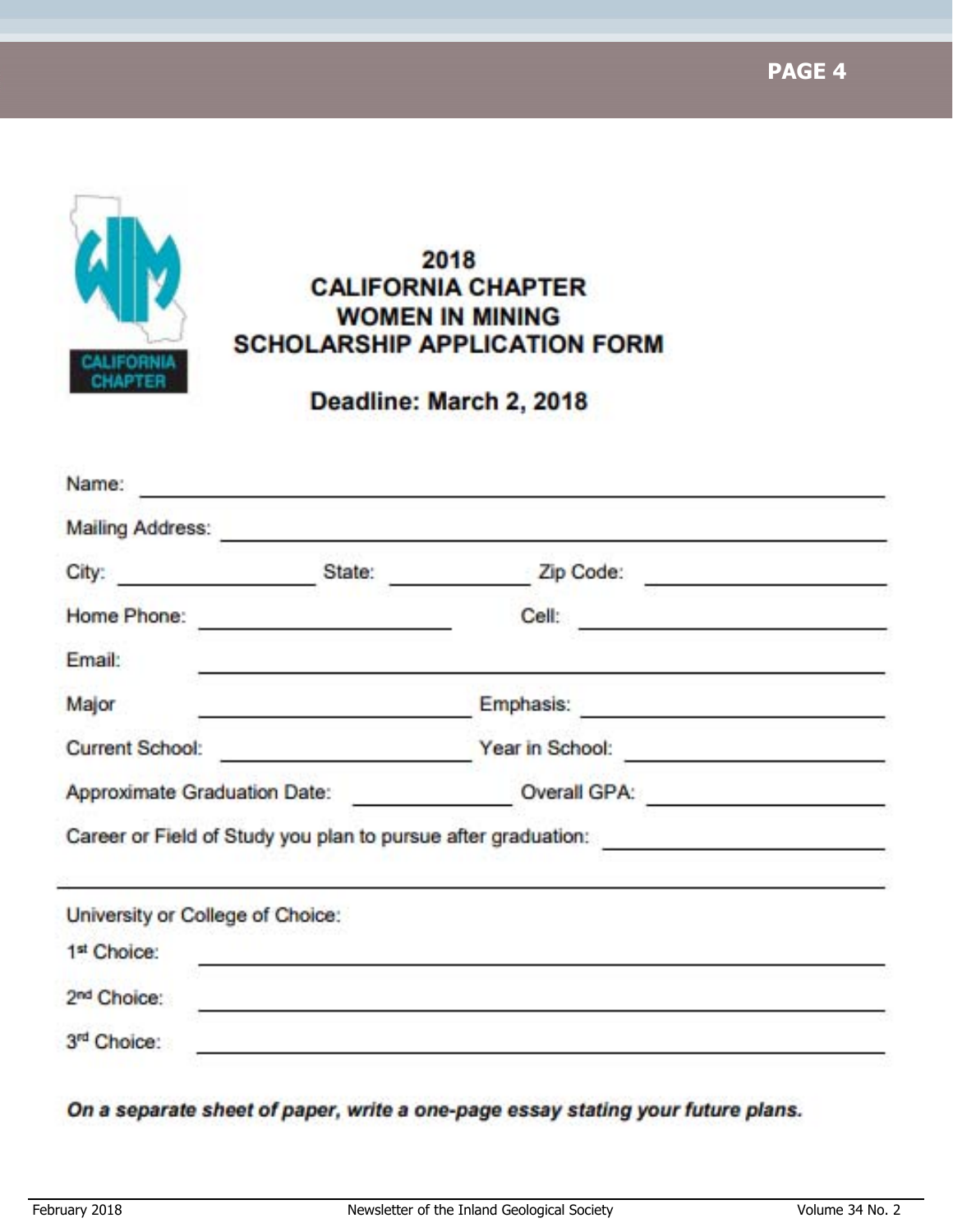

# **SAVE THE DATES**



# 32nd Annual **Desert Symposium** and Field Trip

Symposium: April 20-21, 2018 Zzyzx, CA **Field Trip: April 22-23, 2018** 

Theme: Against the current: Mojave River from sink to source: Hydrology and structural influences along Mojave Desert drainage systems.

Share your desert research with an oral or poster presentation. We encourage students to attend and compete for the **Adams Best Student Presentation Award.** 

20 Ian 2018 Abstract deadline (for all presentations): 20 Feb 2018 **Final Paper submission deadline: Registration deadline:** 10 Apr 2018

The field trip will camp at Owl Canyon Sunday night (Apr 22). A third-day informal trip will be held in the Barstow area.



For more information please visit

DesertSymposium.org



The 2018 Desert Symposium is being held in cooperation with the Desert Studies Center, California State University, Fullerton.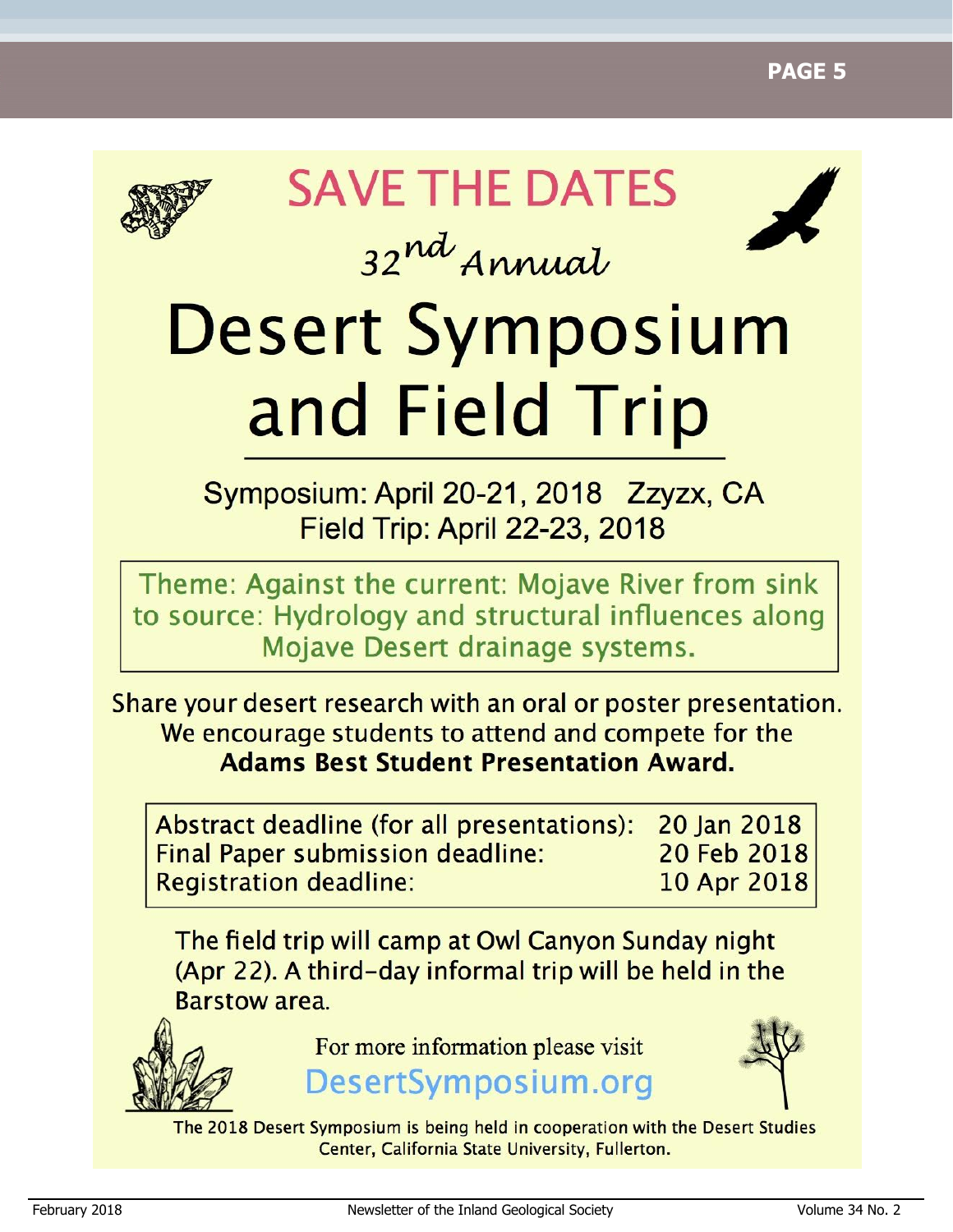## **Upcoming Meetings/Events**

#### **Inland Geological Society**

The Inland Geological Society typically meets the first Wednesday or Thursday of each month. The March meeting has not been announced yet. For more information, visit our website at www.inlandgeo.org.

#### **South Coast Geological Society**



Monthly dinner meetings are typically the 1st Monday of the month. This month's meeting will be held on Monday, February 12, 6:00 pm, at Dave & Buster's in Orange. For more information, visit the association

website at www.southcoastgeo.org.

#### **AEG—Southern California Section**



The next meeting of the AEG— Southern California Section has not been announced yet. For more information, visit the association website at www.aegsc.org.

#### **AEG—Inland Empire Chapter**



Monthly dinner meetings are typically the third Wednesday of the month at Pinnacle Peak Steakhouse, 2533 S. La Cadena Drive, Colton. The February meeting speaker will be Jason Dupre, P.E., of Torrent Resources.

He will speak about stormwater BMPs for the pretreatment and recharge of excess surface water. For more information, visit the association website at www.aegsc.org/ chapters/inlandempire.

#### **Rock & Gem Shows—various locations**

Various rock and mineral shows will be held throughout southern California. To find one near you, visit www.rockngem.com, then select the Show Dates tab.

#### **San Diego Association of Geologists**



Wed., Feb. 21st at the Marina Village Conference Center Catalina Room, San Diego. For more information, visit the association website at www.sandiegogeologists.org.

#### **Los Angeles Basin Geological Society**



Monthly lunch meetings are typically the 4th Thursday of the month from  $11:30$  am to  $1:00$  pm at the Willow Street Conference Center, 4101 E. Willow Street, Long Beach. The next meeting of the Los Angeles Basin Geology

Society has not been announced yet. For more information, visit the association website at www.labgs.org.

#### **Riverside County Science & Engineering Fair**

Save the date! The 2018 Riverside County Science and Engineering Fair for students in grades 4 through 12 is coming up on Monday and Tuesday, March 19th and 20th, at the Riverside Convention Center, 3637 Fifth Street, Riverside. Judges are needed! Please contact Margaret Gooding if you are interested in serving as a judge this year: margaret.gooding@LSA.net.